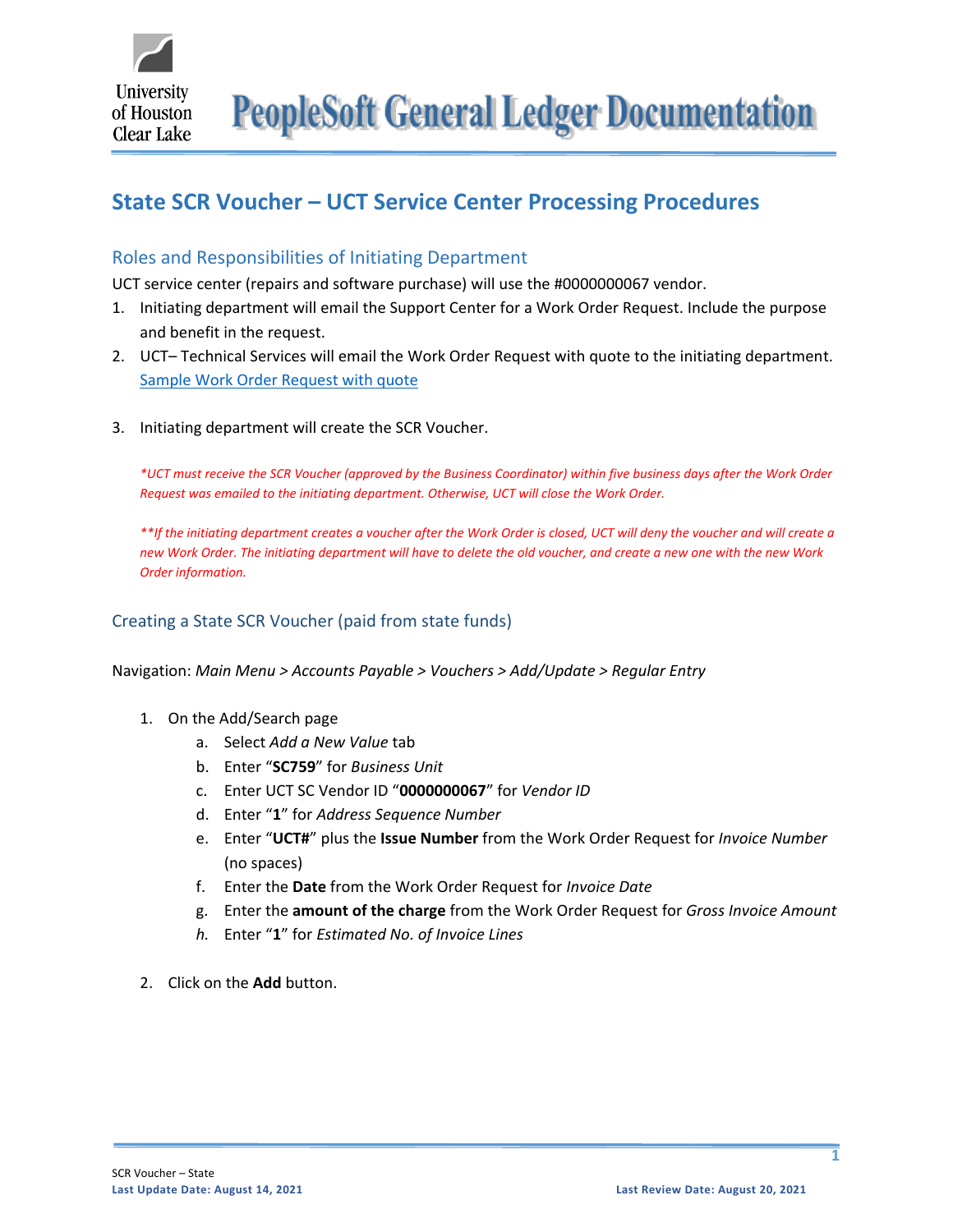

**PeopleSoft General Ledger Documentation** 

# Voucher

| <b>Add a New Value</b><br><b>Find an Existing Value</b><br>1a                                                                                                                                                                                                                                                                           |
|-----------------------------------------------------------------------------------------------------------------------------------------------------------------------------------------------------------------------------------------------------------------------------------------------------------------------------------------|
| 1 <sub>b</sub><br>$SC759$ $Q$<br><b>Business Unit:</b><br>Voucher ID:<br><b>NEXT</b><br>Regular Voucher<br>Voucher Style:<br>759UHCLUCT-001<br>Short Vendor Name:<br>$\Omega$<br>0000000067<br>Vendor ID:<br>Q<br>1 <sub>c</sub><br>Vendor Location:<br>Q<br>V<br>1Q<br>Address Sequence Numbe 1d<br>Invoice Number:<br>UCT#33953<br>1e |
| 08/01/2017<br> H <br>Invoice Date:<br>1 <sup>f</sup><br>Gross Invoice Amount:<br>150.00<br>1g                                                                                                                                                                                                                                           |
| 1 <sub>h</sub><br>Estimated No. of Invoice Lines:                                                                                                                                                                                                                                                                                       |
| Add<br>$\overline{2}$                                                                                                                                                                                                                                                                                                                   |
| Sample Work Order Request with quote<br>Entered on $08/01/2017$ at 1:16:44 PM CDT (GMT-0500) by Joyce Ferrell:                                                                                                                                                                                                                          |
| Install New Line for Network/Phone for Finance Division, NOA II, new position + Functional<br>Analyst. Est. Amt. \$150.00                                                                                                                                                                                                               |
| Need 1 data line.                                                                                                                                                                                                                                                                                                                       |
| <b>Test Ticket</b>                                                                                                                                                                                                                                                                                                                      |
| This is assigned as issue number: 33953                                                                                                                                                                                                                                                                                                 |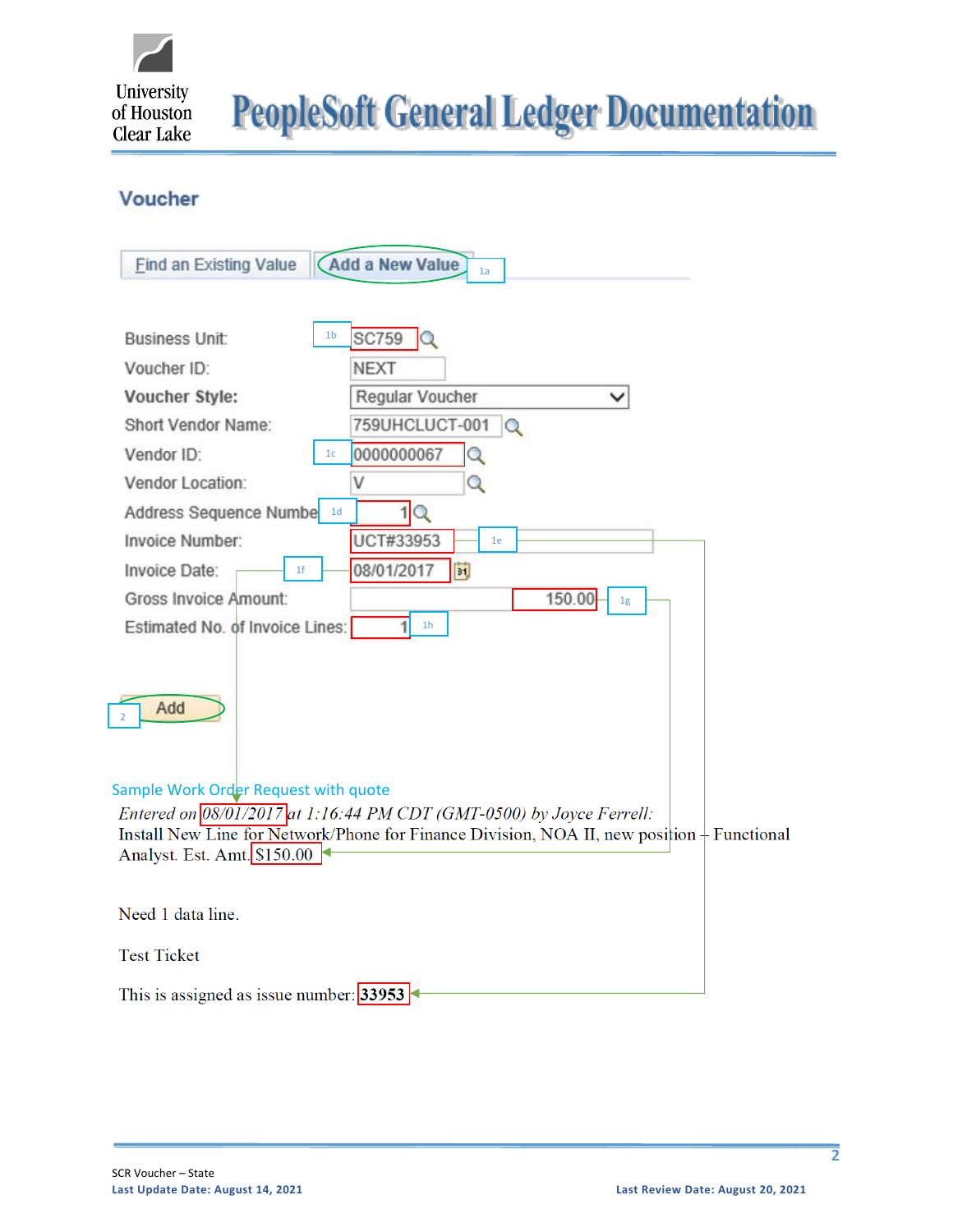

- 3. The Invoice Information is displayed based on the information entered from the Add/Search page.
- 4. Click on the **Comments** hyperlink.

| <b>Invoice Information</b>                                                                                   | <b>UHS Data Line</b>                           | Payments                            | <b>Voucher Attributes</b>                                                                                                   | <b>Documents</b> | Approval Log                                      |         |             |                                       |
|--------------------------------------------------------------------------------------------------------------|------------------------------------------------|-------------------------------------|-----------------------------------------------------------------------------------------------------------------------------|------------------|---------------------------------------------------|---------|-------------|---------------------------------------|
| <b>Business Unit:</b><br>Voucher ID:<br>Voucher Style:                                                       | <b>SC759</b><br><b>NEXT</b><br>Regular Voucher |                                     | Invoice No:<br><b>Invoice Date:</b><br><b>Accounting Date:</b>                                                              |                  | UCT#33953<br>E<br>08/01/2017<br>Þij<br>08/03/2017 |         |             | Action:<br>◡<br><b>Run</b>            |
| Vendor ID:<br>ShortName:<br>Location:<br>*Address:<br><b>Advanced Vendor Search</b><br><b>Control Group:</b> | 0000000067<br>759UHCLUCT-001                   | $\alpha$<br>Q<br>Q<br>Q<br>$\Omega$ | 759 - UHCL UCT REPAIRS ACCOUNT<br>GENERAL ACCOUNTING BOX 105<br>2700 BAY AREA BLVD<br>HOUSTON, TX 77058-1002<br>*Pay Terms: | 痼<br>00          |                                                   | Due Now |             | Comments(0)<br><b>Calc Basis Date</b> |
| <b>Invoice Lines:</b><br>*Currency:<br>Total:                                                                |                                                | 0.00<br>USDQ<br>150.00              | <b>Basis Date Type:</b><br>Pay Schedule:                                                                                    |                  | Inv Date<br>Other Non Transportation              |         | $\check{ }$ |                                       |
|                                                                                                              |                                                |                                     | <b>Copy From Source Document</b>                                                                                            |                  |                                                   |         |             |                                       |
| Difference:                                                                                                  | Calculate                                      | 0.00                                | PO Unit:<br>PO Number:<br>Copy From:                                                                                        | None             | Q<br>Q                                            |         | $\check{ }$ | Copy PO<br>Go                         |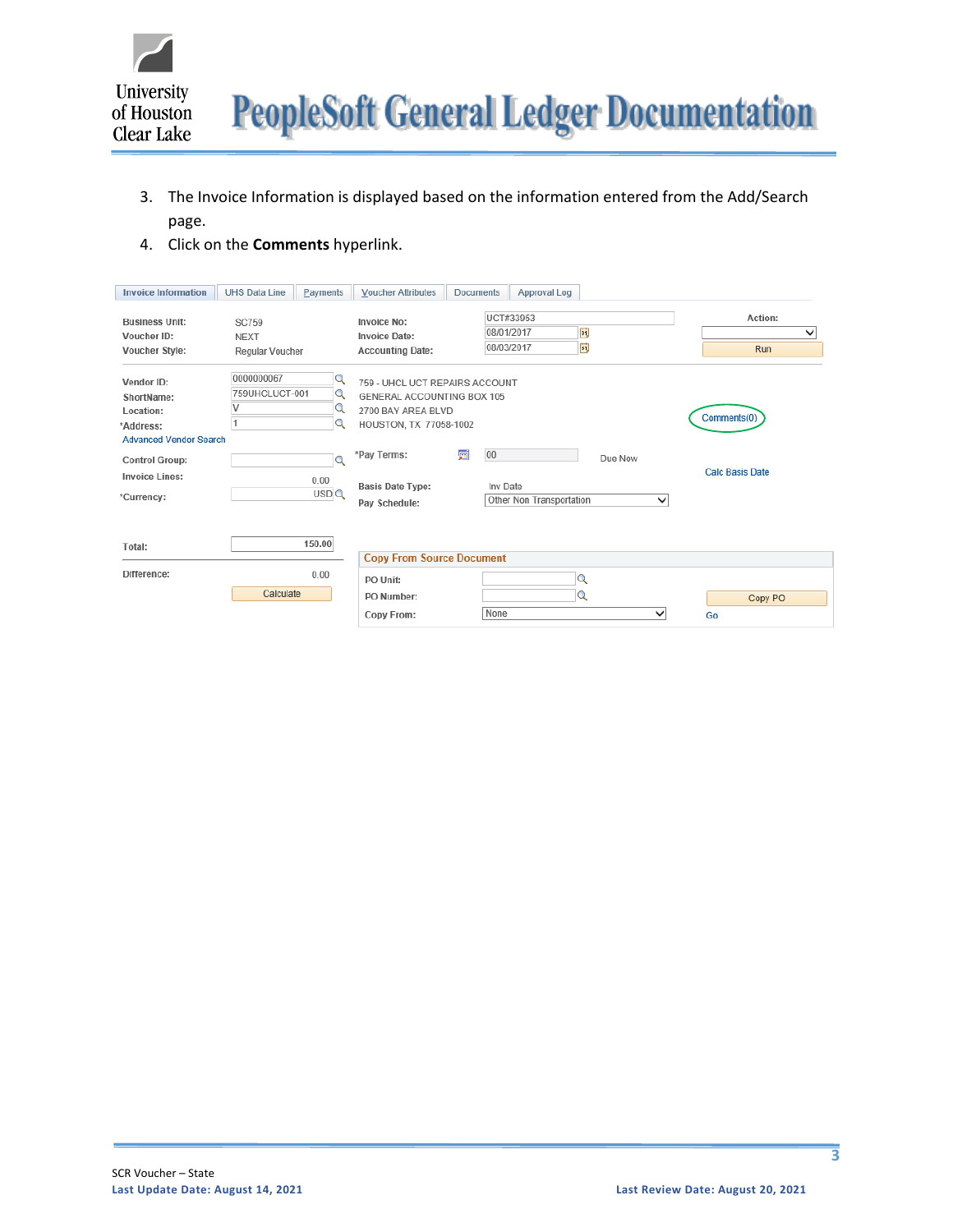

- 5. Copy and paste **only the information relevant to the description of goods/services, the estimated cost, and the purpose and benefit** from the Work Order Request on the *Comment* section.
- 6. Click on **OK** button.

#### **Voucher Comments**

| Comment:<br>Entered on 08/01/2017 at 1:16:44 PM CDT (GMT-0500) by Joyce Ferrell:<br>5<br>Install New Line for Network/Phone for Finance Division, NOA II, new position - Functional<br>Analyst. Est. Amt. \$150.00<br>6<br><b>OK</b><br>Cancel<br>Refresh |  |
|-----------------------------------------------------------------------------------------------------------------------------------------------------------------------------------------------------------------------------------------------------------|--|
|                                                                                                                                                                                                                                                           |  |
|                                                                                                                                                                                                                                                           |  |
|                                                                                                                                                                                                                                                           |  |

Install New Line for Network/Phone for Finance Division, NOA II, new position – Functional Analyst. Est. Amt. \$150.00

Need 1 data line.

**Test Ticket** 

This is assigned as issue number: 33953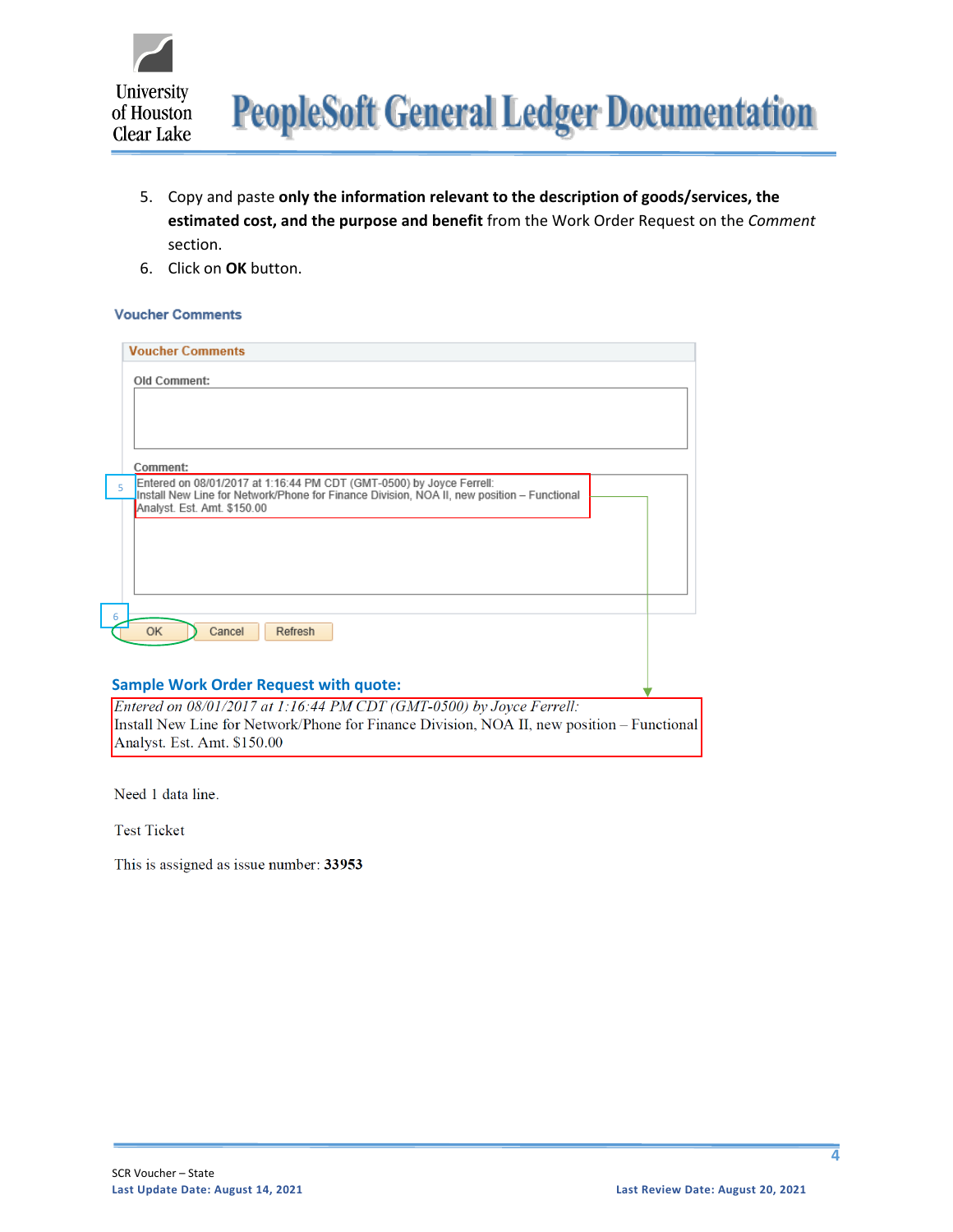

- 7. On Invoice Line 1
	- a. Enter the **Speed Type** in the *SpeedChart* field for the debit cost center information (the cost center being charged) in the *Invoice Lines* section. The Speed Type will populate the cost center information.
	- b. Add the **Account**.
	- c. Enter the **amount of the charge** from the Work Order Request in the *Line Amount* and *Merchandise Amt* fields.
	- d. Enter the **Invoice ID** (*from Item #1e)* followed by the **brief description of the work being done** in the *Line Description* field.

| Unvoice Lines                                                                                                 |                                                          | First 1 of 1 D Last<br>Find   View All |
|---------------------------------------------------------------------------------------------------------------|----------------------------------------------------------|----------------------------------------|
| Line:<br>Item:<br>Amount<br>$\checkmark$<br>*Distribute by:<br><b>Unit Price:</b><br>Ship To:<br>Line Amount: | $Q$ UOM:<br><b>Quantity:</b><br>7 <sub>c</sub><br>150.00 | $+$ $-$                                |
| 15979<br><b>Description:</b><br>SpeedChart:<br>7a<br>Calculate                                                | UCT#33953 install new line<br>7d                         | One Asset                              |
| <b>Distribution Lines</b>                                                                                     | Personalize   Find   View All   <mark>고   표</mark>       | First 1 of 1 D Last                    |
| $F$ and $F$<br><b>Statistics</b><br><b>Exchange Rate</b><br><b>Assets</b><br><b>GL Chart</b>                  |                                                          |                                        |
| Copy<br>Line<br>Quantity<br>Merchandise Amt<br>Down                                                           | Fund<br><b>Dept</b><br><b>Account</b><br>7b              | Project<br>Program                     |
| $+$<br>∩<br>150.00<br>$\overline{\phantom{0}}$<br>7c                                                          | 52806<br>C0153<br>1052<br>Q<br>$\blacktriangleleft$      | Q F1096<br>$Q$ NA                      |

e. There will be **NO** credit cost center added.

#### **Sample Work Order Request:**

Entered on 08/01/2017 at 1:16:44 PM CDT (GMT-0500) by Joyce Ferrell: Install New Line for Network/Phone for Finance Division, NOA II, new position - Functional Analyst. Est. Amt. \$150.00

Need 1 data line.

**Test Ticket** 

This is assigned as issue number: 33953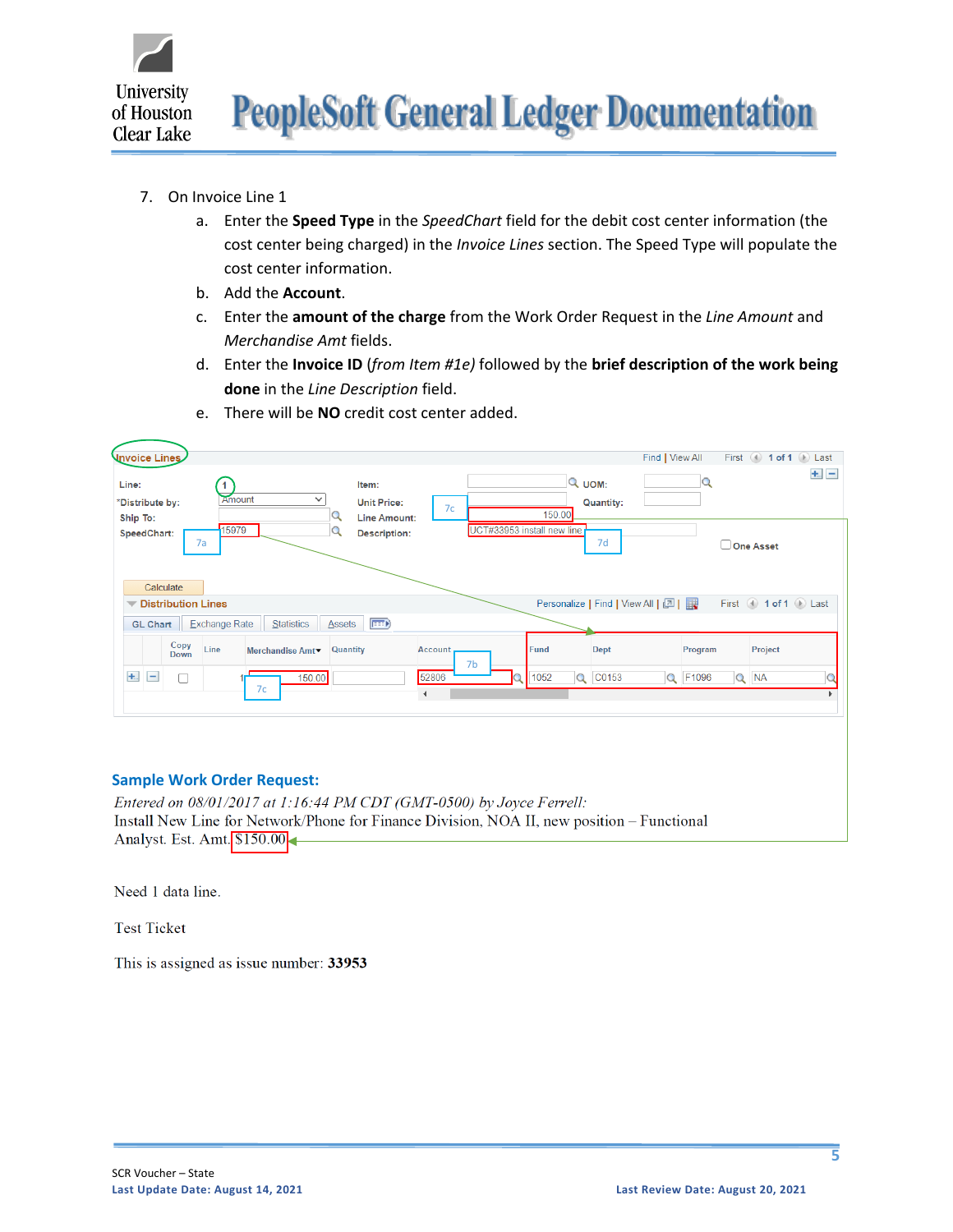

- 8. Go to *Payments* tab.
- 9. Ensure that the *Remit to Address* is "**1**" in the *Payment Information* section.
- 10. Update the Bank to "**STATE**" in the Payment Options section. The Account will automatically be updated to "**TREA**."
- 11. Update the Method to "**ACH**" in the Payment Options section.

| <b>Invoice Information</b>                                                                                                                                       | <b>UHS Data Line</b><br><b>Payments</b>                                                                   | <b>Voucher Attributes</b><br><b>Documents</b>                                                                                      | Approval Log                                  |                                                                              |                                                                                                   |
|------------------------------------------------------------------------------------------------------------------------------------------------------------------|-----------------------------------------------------------------------------------------------------------|------------------------------------------------------------------------------------------------------------------------------------|-----------------------------------------------|------------------------------------------------------------------------------|---------------------------------------------------------------------------------------------------|
| <b>Business Unit:</b><br>Voucher ID:<br>Voucher Style:<br><b>Total Amount:</b><br>Vendor Name:                                                                   | 8<br><b>SC759</b><br><b>NEXT</b><br>Regular Voucher<br>150.00<br>759 - UHCL UCT REPAIRS<br><b>ACCOUNT</b> | <b>Invoice No:</b><br>Invoice Date:<br>*Pay Terms:                                                                                 | UCT#33953<br>08/01/2017<br>00<br>Q<br>Due Now | <b>BU</b>                                                                    | Action:<br>$\check{ }$<br>Run<br><b>Schedule Payments</b>                                         |
| <b>Payment Information</b>                                                                                                                                       |                                                                                                           |                                                                                                                                    |                                               | Find   View All                                                              | First 1 of 1 Last                                                                                 |
| Payment:<br>*Remit to:<br>Location:<br>*Address:<br>759 - UHCL UCT REPAIRS ACCOUNT<br>GENERAL ACCOUNTING BOX 105<br>2700 BAY AREA BLVD<br>HOUSTON, TX 77058-1002 | 1<br>0000000067<br>Q国<br>$\alpha$<br>9<br>$\mathbf Q$                                                     | Schedule ID:<br><b>Gross Amount:</b><br>Discount:<br><b>Scheduled Due:</b><br>Net Due:<br>Discount Due:<br><b>Accounting Date:</b> |                                               | 0.00<br><b>USD</b><br>0.00<br><b>USD</b><br>B                                | $+$ $-$<br>Payment Inquiry<br>Discount Denied<br><b>Late Charge</b><br><b>Payment Comments(0)</b> |
| <b>Payment Options</b>                                                                                                                                           |                                                                                                           |                                                                                                                                    |                                               |                                                                              |                                                                                                   |
| *Bank:<br>10<br>*Account:<br>*Method:<br>11<br>$L/C$ ID:<br>Message:                                                                                             | <b>STATE</b><br><b>TREA</b><br>ACH<br>Q ACH                                                               | Q Pay Group:<br>$Q^*$ Handling:<br>*Netting:<br>肩<br><b>Hold Reason:</b>                                                           | <b>SH</b><br>Not Applicable                   | $\overline{\mathsf{v}}$<br>Q<br>$\overline{\mathsf{v}}$<br>$\overline{\vee}$ | <b>Vendor Bank</b><br><b>Messages</b><br>Layout<br>$\Box$ Hold Payment<br>$\Box$ Separate Payment |
|                                                                                                                                                                  | Message will appear on remittance advice.                                                                 |                                                                                                                                    | Vender Offset TOP                             |                                                                              |                                                                                                   |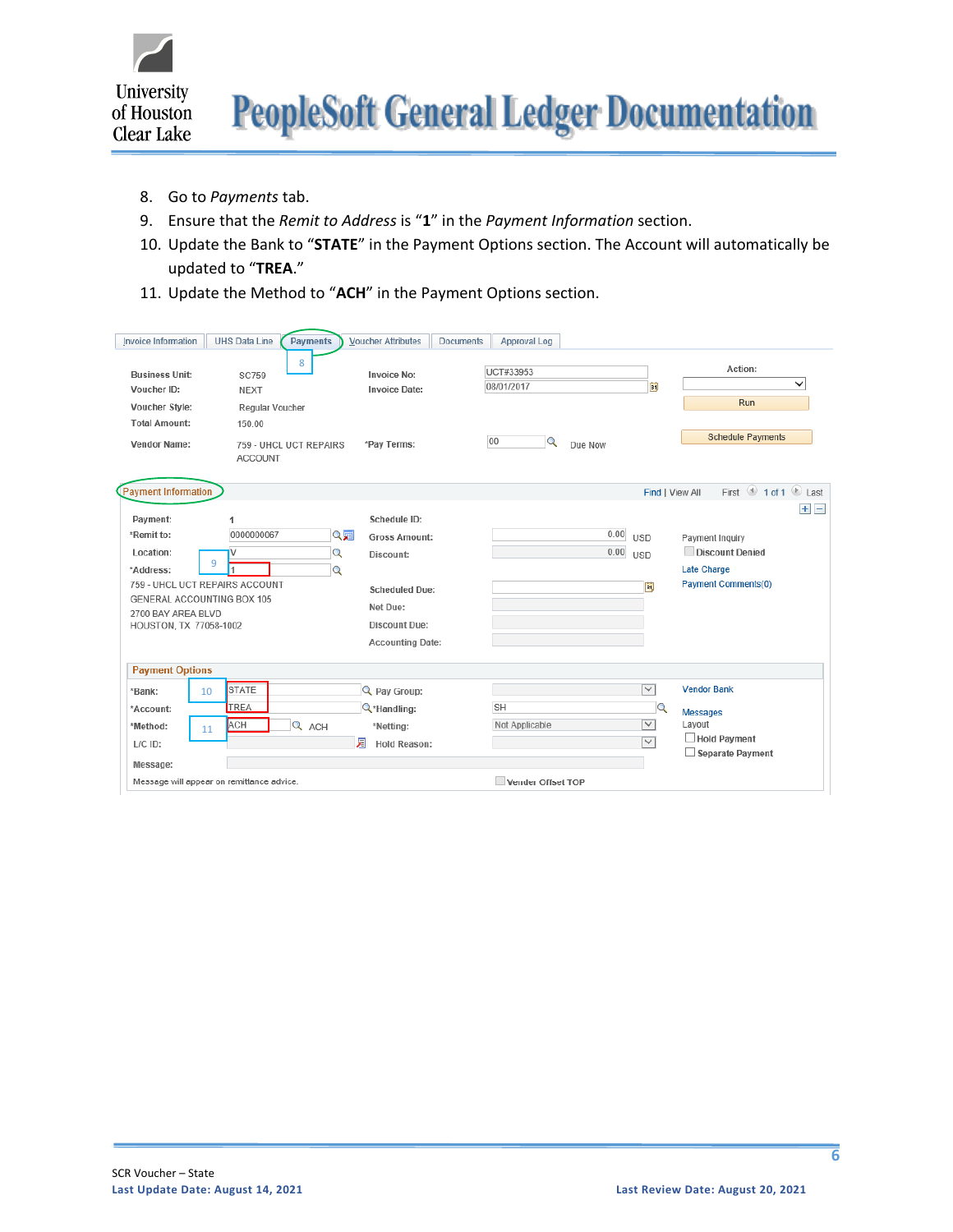

**PeopleSoft General Ledger Documentation** 

### 12. Save and budget check the voucher.

| <b>Summary</b>             | <b>Related Documents</b> | Invoice Information                                                        | <b>UHS Data Line</b>           |    | Payments               | <b>Voucher Attributes</b> | <b>Documents</b> | Approval Log | D |
|----------------------------|--------------------------|----------------------------------------------------------------------------|--------------------------------|----|------------------------|---------------------------|------------------|--------------|---|
| <b>Business Unit:</b>      | <b>SC759</b>             |                                                                            |                                |    | <b>Invoice Date:</b>   | 08/01/2017                |                  |              |   |
| Voucher ID:                |                          | 00038688                                                                   |                                |    | <b>Invoice No:</b>     | UCT#33953                 |                  |              |   |
| Voucher Style:             |                          | Regular                                                                    |                                |    | <b>Invoice Total:</b>  | 150.00                    | <b>USD</b>       |              |   |
| Contract ID:               |                          |                                                                            |                                |    |                        |                           |                  |              |   |
| <b>Vendor Name:</b>        |                          |                                                                            | 759 - UHCL UCT REPAIRS ACCOUNT |    | Pay Terms:             | Due Now                   |                  |              |   |
|                            |                          | GENERAL ACCOUNTING BOX 105<br>2700 BAY AREA BLVD<br>HOUSTON, TX 77058-1002 |                                |    | <b>Voucher Source:</b> | Online                    |                  |              |   |
| <b>Entry Status:</b>       |                          | Postable                                                                   |                                |    | Origin:                | ONL                       |                  |              |   |
| <b>Match Status:</b>       |                          | No Match                                                                   |                                |    | Created:               | 08/03/2017                |                  |              |   |
| <b>Approval Status:</b>    |                          | Pending                                                                    |                                |    | Created By:            | 8006680                   |                  |              |   |
| Post Status:               |                          | Unposted                                                                   |                                |    | Modified:              | 08/03/2017                |                  |              |   |
|                            |                          |                                                                            |                                |    | <b>Modified By:</b>    | 8006680                   |                  |              |   |
| Doc Tol Status:            | Valid                    |                                                                            |                                |    | <b>ERS Type:</b>       | Not Applicable            |                  |              |   |
| <b>Budget Status:</b>      | Valid                    |                                                                            |                                |    | Close Status:          | Open                      |                  |              |   |
| <b>Budget Misc Status:</b> | Valid                    |                                                                            |                                |    |                        |                           |                  |              |   |
| *View Related              |                          | Payment Inquiry                                                            | ◡                              | Go |                        |                           |                  |              |   |

- 13. Go to *Documents* tab.
- 14. Upload the Work Order Request with quote.

| Summary               | <b>Related Documents</b>       | Invoice Information             | <b>UHS Data Line</b>            | Payments               | <b>Voucher Attributes</b> | <b>Documents</b>               | Approval Log | <b>Error Summary</b> |
|-----------------------|--------------------------------|---------------------------------|---------------------------------|------------------------|---------------------------|--------------------------------|--------------|----------------------|
| <b>Business Unit:</b> | <b>SC759</b>                   |                                 |                                 | <b>Invoice Number:</b> | UCT#33953                 | 13                             |              |                      |
| Voucher:              |                                | 00038688                        | Vendor:                         |                        |                           | 759 - UHCL UCT REPAIRS ACCOUNT |              |                      |
| <b>Invoice Date:</b>  |                                | 08/01/2017                      | ID:                             |                        | 0000000067                |                                |              |                      |
|                       | Post Status: Unposted          |                                 | <b>Posting Date:</b>            |                        |                           |                                |              |                      |
|                       | <b>Voucher Coversheet</b>      |                                 |                                 |                        |                           |                                |              |                      |
|                       | <b>Print Voucher</b>           | $\Box$ Include Approval History |                                 |                        |                           |                                |              |                      |
|                       | <b>Voucher Document Images</b> |                                 |                                 |                        |                           |                                |              |                      |
|                       |                                |                                 | ✔ Display Active Documents Only |                        | <b>Add New Document</b>   | 14                             |              |                      |